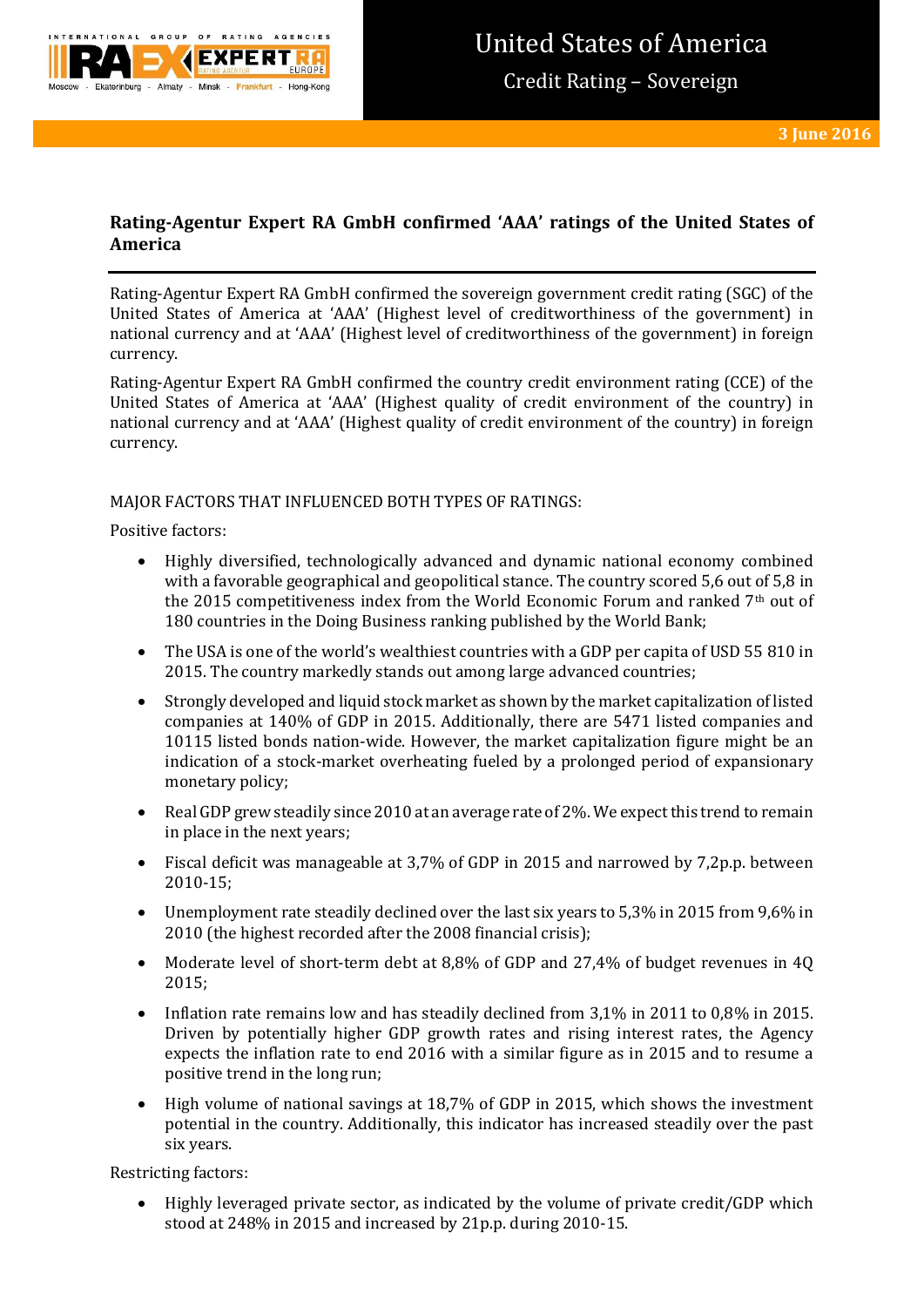

Negative factors:

- High but stable government debt load at 105,8% of GDP and 331,3% of budget revenues by end-2015. We expect this trend to persist in the short and mid run. However, the longrun trend will ultimately depend on the 2016 presidential elections results;
- Persistent politicking between the legislative and executive branches of the government on fiscal policies and debt ceilings that sometimes increases the possibility of a technical debt default.

Support factors:

- The US has a strong financial system which affects other countries and the US Treasury bonds serve as international benchmark fixed income securities (Exceptionally strong support factor);
- The country has a very strong and important global reserve currency; USD (Moderate support factor);
- Participation in strong trade and political unions (NAFTA, OECD) (Moderate support factor).

ADDITIONAL FACTORS THAT INFLUENCED CCE RATINGS:

Negative factors:

• Significant level of private sector debt/GDP (255% in 2015).

Positive factors:

- High quality and large variety of instruments on the financial market;
- $\bullet$  High quality of investor's protection the US occupied the 35<sup>th</sup> place out of 180 countries in the ranking of protecting investors from Doing Business in 2015;
- Real interest rates remain low at 2,5% in 2015, but have increased steadily in the wake of the declining inflation. However, the Agency expects the real interest rates to resume a downward trend in the long term as a result of higher inflation;
- Stock exchange Index (S&P 500) has significantly increased over the last six years. However, this might indicate an overheating equity market fueled by expansionary monetary policy.

### SENSITIVITY ASSESSMENT:

The following developments could lead to a downgrade:

 Increase of the fiscal deficit to figures observed prior to 2010 as a result of lower than expected fiscal revenues or unexpected contingent expenses.

"The ratings of the USA were confirmed at 'AAA' level reflecting the country's advanced and diversified economy, as well as the global reserve status of the USD and the international importance of the US financial markets. Macroeconomic fundamentals remain favorable for the country and we expect this trend to remain in the mid and long run.

The high and increasing loads of government and private debt present one of the major risks for the United States. Fiscal deficit narrowed in 2015 and we expect it to keep improving in the short term. However, risks can arise from newly elected administration policies, such as medical care and defense.

The US financial markets keep showing a strong position despite banks' meager profitability. Full normalization of the monetary policy is still overdue, but a hike in the interest rates is likely to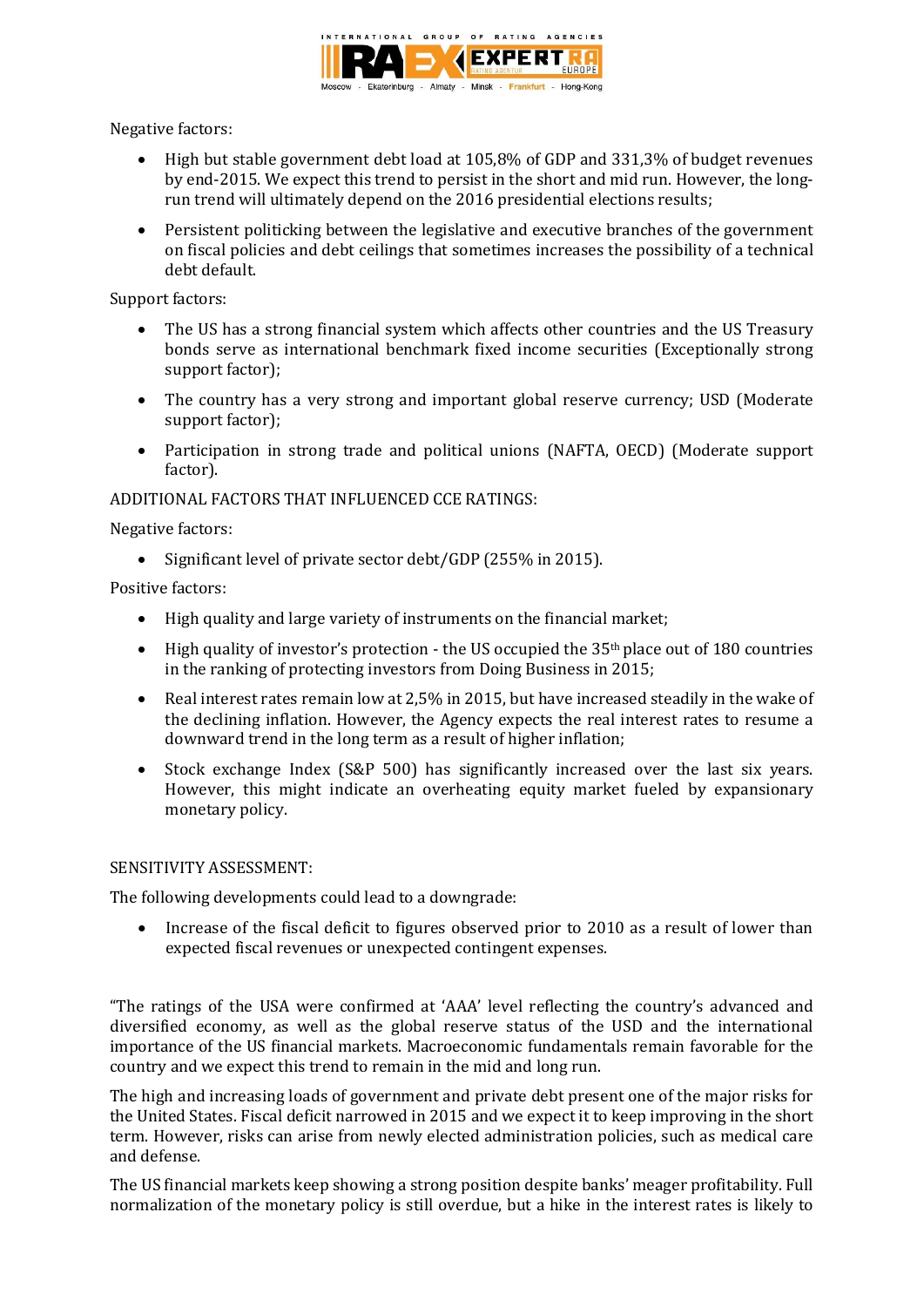

materialize in the mid-run. This will ultimately improve banks' profits." - Clarified Gustavo Angel, Expert of Rating-Agentur Expert RA GmbH.

Responsible expert: Gustavo Angel, Expert of Rating-Agentur Expert RA GmbH Reviewer: Vladimir Gorchakov, Lead Expert of Rating-Agentur Expert RA GmbH

Research report on the USA is available at:

[http://raexpert.eu/reports/Research\\_report\\_USA\\_03.06.2016.pdf](http://raexpert.eu/reports/Research_report_USA_03.06.2016.pdf)

Next scheduled rating publication: 25 November 2016. The full sovereign rating calendar can be found at [http://raexpert.eu/sovereign.php#conf-tab-5.](http://raexpert.eu/sovereign.php#conf-tab-5)

For further information contact:

**Rating-Agentur Expert RA GmbH** Walter-Kolb-Strasse 9-11, 60594 Frankfurt am Main, Germany +49 (69) 3085-45-00 E-mail: info@raexpert.eu [www.raexpert.eu](http://raexpert.eu/)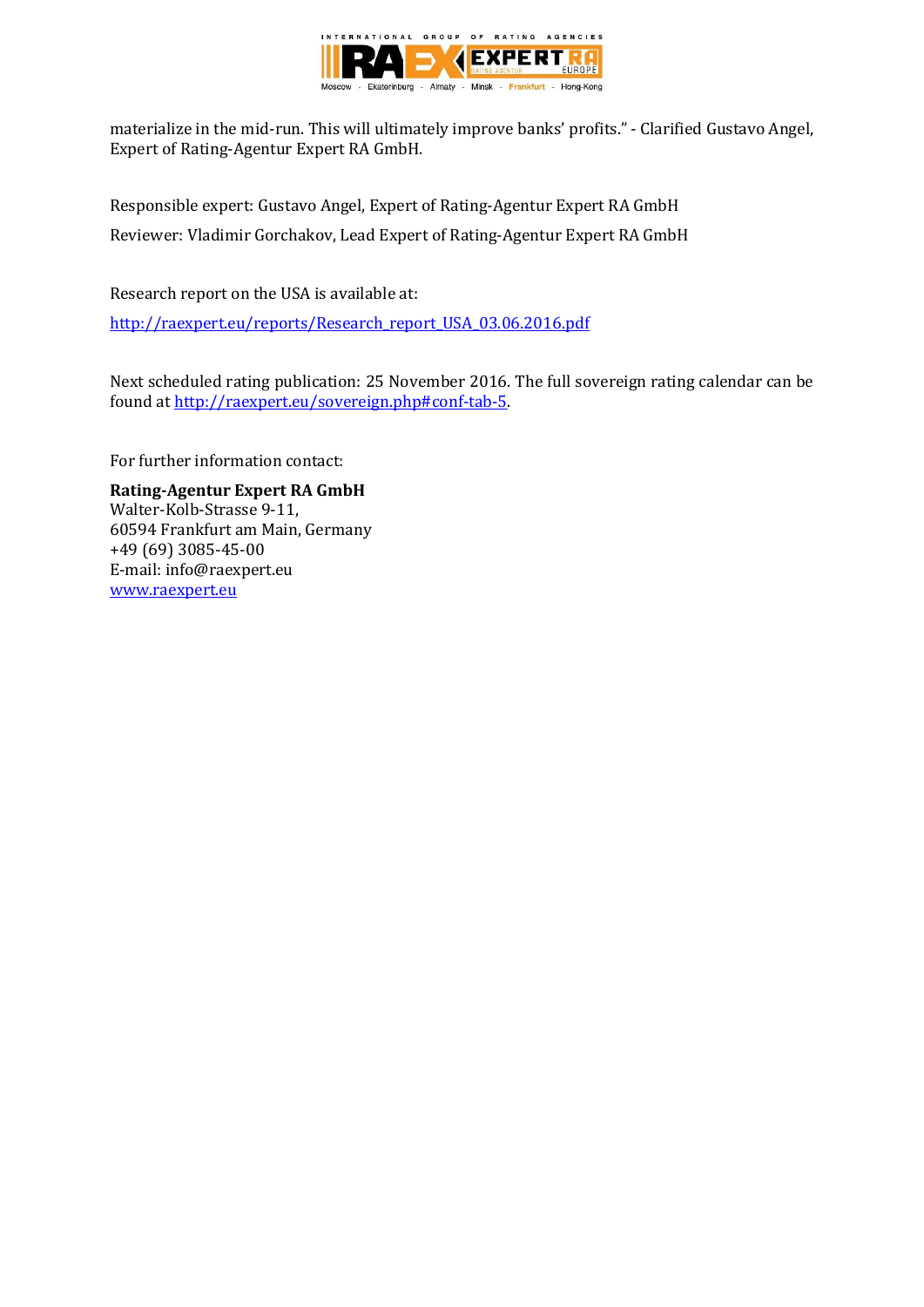

## RATING HISTORY:

| Date       | Review reason                                                      | <b>SGC</b>                  |                     | CCE                         |                     |
|------------|--------------------------------------------------------------------|-----------------------------|---------------------|-----------------------------|---------------------|
|            |                                                                    | <b>National</b><br>currency | Foreign<br>currency | <b>National</b><br>currency | Foreign<br>currency |
| 11.12.2015 | First assignment<br>of both types of<br>ratings for the<br>country | AAA                         | AAA                 | AAA                         | AAA                 |